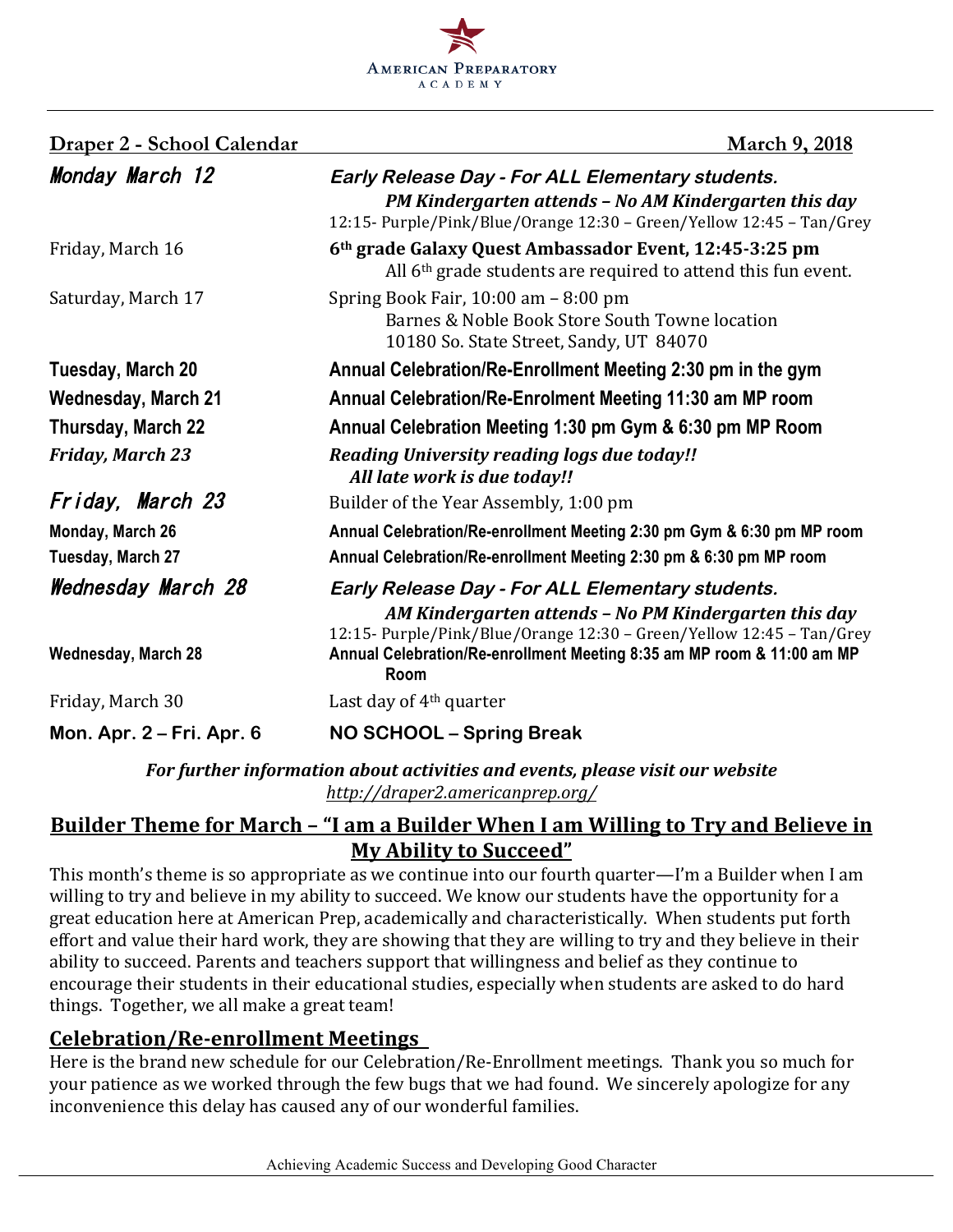

\*\*Remember to be on time as we are going to pack a lot of great information into a very short period of time.

\*\*We know how precious your time is. We are going to make these meetings short, sweet and to the point. 

Come and join us as we celebrate some of our amazing accomplishments this year and introduce our brand new online registration process.

Please sign up at the link below, to attend one of our meetings. We want to make sure that we have the space and your enrollment information ready for you.

http://www.signupgenius.com/go/20f0a45aea828aafc1-celebration

*Please note – if you will have students attending the Draper 3 campus, you will also need to attend a* meeting at their campus. Watch for those times coming in a separate email to our 6<sup>th</sup> grade *students' parents.*

# *Celebration/Re-Enrollment Meeting Schedule*

*Tuesday, March 20th-*Annual Celebration/Re-Enrollment Meeting - **2:30 pm Gym** *Wednesday, March 21st–*Annual Celebration/Re-Enrollment Meeting-**11:30 am MP room.**  *Thursday, March 22nd-*Annual Celebration/Re-Enrollment Meeting-**1:30 pm Gym & 6:30 pm MP room** *Monday, March 26th-*Annual Celebration/Re-Enrollment Meeting-**2:30 pm Gym & 6:30 pm MP room** *Tuesday, March 27th–*Annual Celebration/Re-Enrollment Meeting-**2:30 pm Gym & 6:30 pm MP room** *Wednesday, March 28th*-Annual Celebration/Re-Enrollment Meeting-**8:35 am MP room & 11:00 am MP room** *Thursday, March 29th-*Annual Celebration/Re-Enrollment Meeting-**1:30 pm Gym & 6:30 pm MP room**

## **GIRLS ON THE RUN**

WE NEED GIRLS!! IF YOU ARE A GIRL 3RD THROUGH 6TH GRADE AND YOU ARE LOOKING FOR A MEANINGFUL PROGRAM TO SIGN UP FOR, THIS IS THE PROGRAM FOR YOU. PLEASE SEE THE ATTACHED FLYER TO LEARN MORE. THEN SIGN UP FOR THIS AMAZING PROGRAM BY GOING TO THE FOLLOWING WEBSITE TO GET REGISTERED. HTTP://WWW.GIRLSONTHERUNUTAH.ORG/

WE NEED COACHES! If you are a parent, teacher, sibling, aunt, uncle, grandparent, friend (in 9th grade or above) and you want to be part of an amazing program that will change your life, then please visit the website to become a volunteer coach! The more coaches we have, the more girls will get to participate!

https://www.raceplanner.com/siteapplication/signup/Girls-on-the-Run-Utah-Volunteer-Application

## **American Prep Book Fair!!**

Save the date for Saturday, March 17<sup>th</sup>,10:00 am-8:00 pm!! Stop by and support our APA campuses at the spring book fair which is located at:

Barnes & Noble South Towne location

10180 So. State Street, Sandy, UT

This is a great opportunity to get a head start by purchasing your summer reading books!! The book fair is a great way to get in any needed VOLUNTEER HOURS!! We would love to have your help!! Visit http://www.signupgenius.com/go/30e0f44a5aa28a0f85-apaspring to sign up.

## **American Preparatory Summer Reading Lists 2018-2019**

Remember - The grades listed are the grades your student(s) will be going into *next school year* and not the grade your student(s) just completed.

Achieving Academic Success and Developing Good Character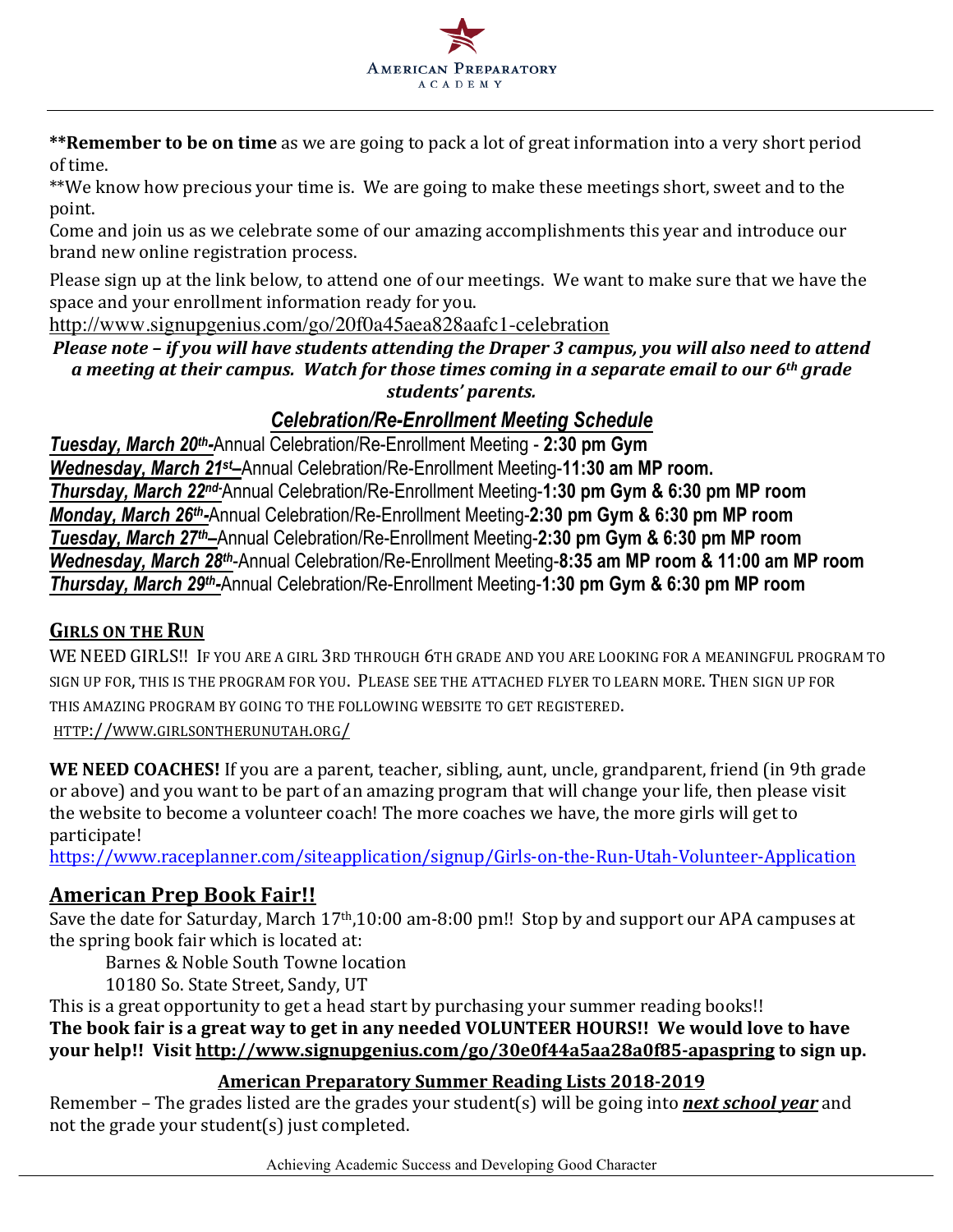

**Second Grade Fifth Grade Fifth Grade** *"The Little Engine That Could" "Holes"* **Third Grade Sixth Grade** *"My Father's Dragon"* "*The Cay"* **Fourth Grade** This book will come through the school

*Secondary Summer Reading list on last page.*

Visit http://aparu.weebly.com for an updated Reading University list to find fun new books to read, add to the classroom, or give as a gift!

If you aren't able to stop by, PLEASE support us on-line from  $03/17/18$  to  $03/22/18$ . Visit

**<u>bn.com/bookfairs</u>** and enter Bookfair **ID# 12316386** at checkout. Spread the word to your **friends and family!**

## **Attract the Best and Keep the Best!**

**We all know that American Prep's greatest asset is our teachers.** We want to attract the best and keep the best! For that reason, Friends of APA has created a unique way to say "thank you" by forming the Builders Club. The Builders Club is a program that provides bonuses and staff compensation for our teachers. We invite all our parents to become members of the Builders Club by making monthly *donations for each student that attends APA.* We want to reward our teachers so we can retain them and provide an excellent education for our students well into the future.

To join the Builders Club, go to https://www.americanprepfoundation.org/apa-builders-club and *complete the form.* If you prefer to donate in person each month, you can donate at the front office.

## **Vision Screening Help Needed**

We will be conducting **vision screenings** for all **students** at the **Draper II campus** 

**(Grades K-6<sup>th</sup>)** on March 21st, 2018 from 9:20am to 12:00pm. The students will be given a distance vision test. We will notify you of the results of the test if your student fails. Likewise, if your student fails, you will receive a referral letter with more instructions.

Vision screening is not a substitute for an eye examination by an eye care specialist, and it is important that your child see an eye care specialist once a year to evaluate eye health.

**If you do not wish your child to participate in the screening program**, please pick up an exemption form at the Office.

We need PARENT VOLUNTEERS to assist with vision screenings. A short 15-minute training is provided, and this is a great way to get in your volunteer hours! This is **not** a volunteer opportunity that will work to bring small children.

Please contact Tatem Sanford (nurse@apamail.org) 480-206-8851 with questions or if you are available to volunteer.

Here is the link to volunteer - http://www.signupgenius.com/go/60b084fafab2ca3fc1-draper2

# **APA FUN RUN VOLUNTEER HELP NEEDED**

On Friday, May 18th 5-7pm at the Andy Ballard Arena in Draper, American Preparatory Academy will be holding its first Utah District Fun Run. The purpose of this event is to raise \$20,000 for our sister school in Zambia, Africa. The school currently does not have any toilets and, because of a cholera outbreak, the school was shut down and cannot open until they have toilets built. By raising \$20,000, we can dig latrines, install toilets and the necessary plumbing to allow the school to reopen. We need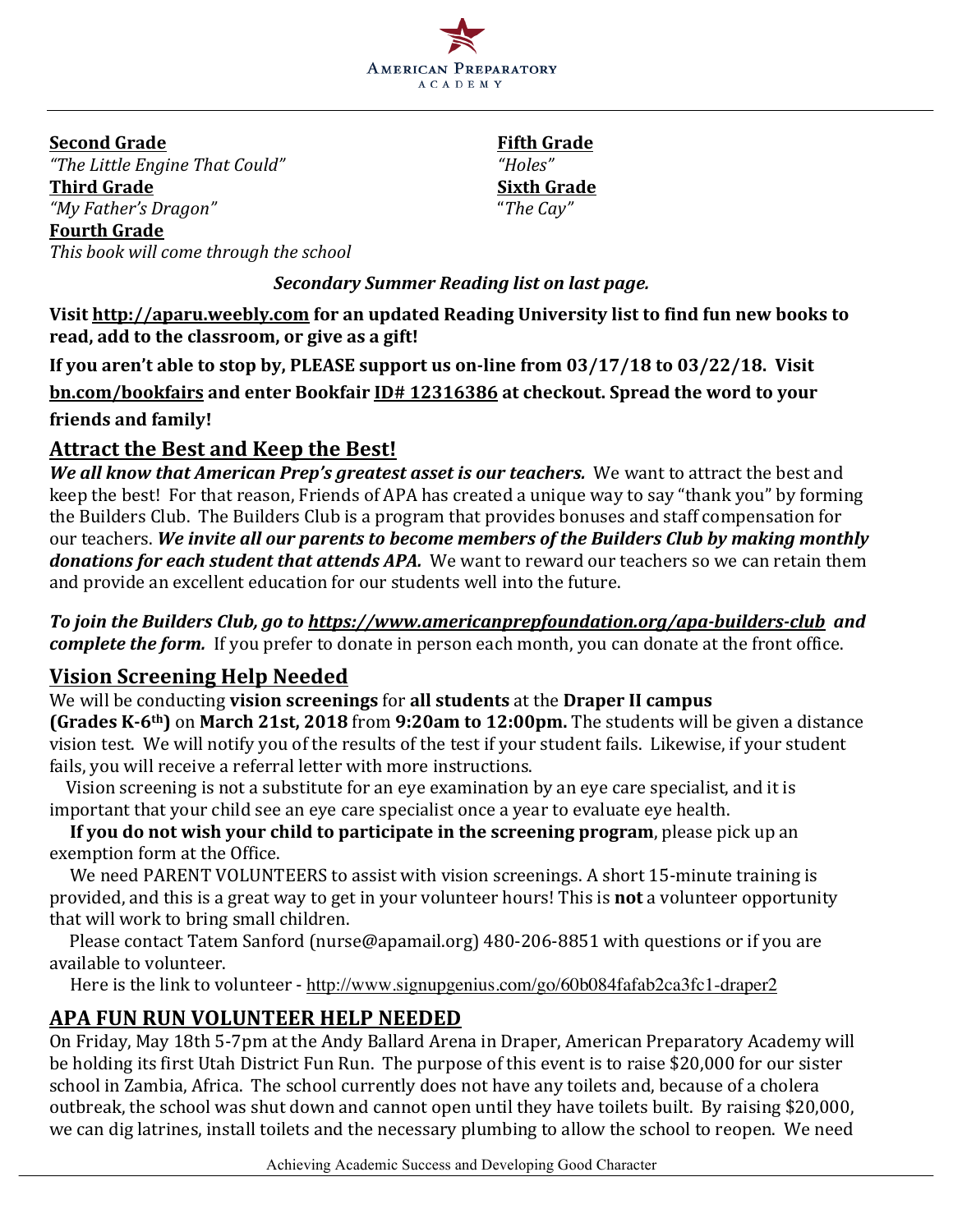

all hands on deck to reach this huge goal and help our school community in Africa. Please help with this amazing cause and sign up to volunteer in any capacity

at http://www.signupgenius.com/go/20f0548a5ad23a5fd0-funrun. We will set up an initial meeting per sign-up category once we get enough volunteers. If you have any questions or suggestions, please email Jill Welch at kjillwelch@gmail.com. Thank you!

## **Elementary Lego Club News**

The club is in full swing and we could use some adult help! Let Mr Phinney (kphinney@apamail.org) know if you would like to volunteer. He will add you to the volunteer email list and send you a link to the volunteer spreadsheet to sign up for a slot.

The remaining Lego Club dates for Spring 2018 are:  $3/13$  & 27,  $4/10$  & 24 and  $5/8$  & 22. The club runs from the 3:35 PM dismissal until 4:15 PM.

**Pick up reminder:** Regardless of your child's regular carpool pickup location, pickup for Lego club is on the **east side of the building for all students**. *Also, all our Lego club help is volunteer. Please respect their time by being at school promptly at 4:15.* 

# **CARPOOL CORNER!!**

Did you ever have one of those mornings that it seemed as if everything went wrong, then you pull into carpool and your student is not ready and some of their books are not in their backpack when you pull up to drop them off at the curb. You get out to help them with all their materials and their backpack, get back in the car and then as you drive off, realize they forgot their lunch. So, you stop, get them their lunch and meanwhile the carpool line is backing up. Not all mornings run smoothly and we appreciate all the patience and understanding that parents have demonstrated during carpool. If all of us allow an extra 10-20 seconds when needed during carpool for these moments, then we can create that positive builder culture that we want at our schools. Thanks to all the many parents that have been patient, understanding, and have slowed their speed through our carpool system.

## **From Character Development**

This next Tuesday and Wednesday morning at our assemblies our mystery guest will be here. We apologize that his/her "journey was delayed" and he/she wasn't able to come as originally scheduled. A million thank you's to our parents who made our 5th Grade Galaxy Quest so successful today!! If you have a 5th grade student, be sure to ask about all the things we learned today... including healthy choices, choosing to take care of our brains, and being a good friend!

## **Ballroom Blast Clinic for 5th and 6th Graders**

**Students--**Come explore Ballroom Dance! We'll jive to the swing, we'll sway to the waltz, and we'll show off your hard work with an exciting Cha Cha routine as guest performers in the Ballroom Dance Company's end-of-year concert! (All boys who sign up will receive a bag of Takis or a king-size candy bar the first day of class!)

**Parents—**help your student develop coordination and rhythm, while also learning respect for others, focus, teamwork, and social confidence.

The clinic will run for 7 weeks: Thursdays from 2:45-3:30 pm in the D2 upstairs MP room, from Mar. 22 to May 10<sup>th</sup> (no class Apr. 5<sup>th</sup>) with performances on May 11<sup>th</sup> and 12<sup>th</sup>. The \$60 fee includes 7 lessons and the costume rental for the shows. Please see the flyer for more registration details.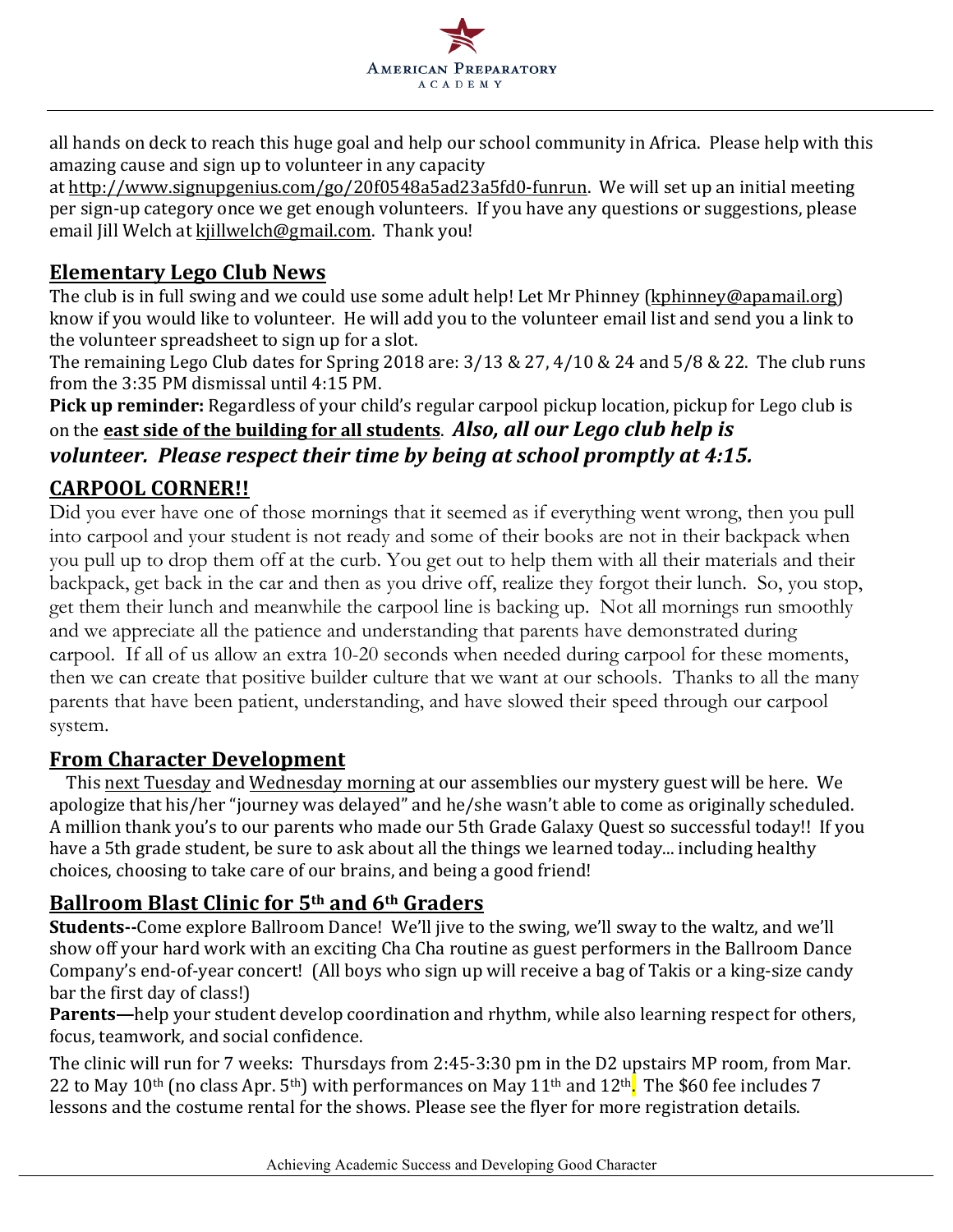

The instructor, Joy Price, has 14+ years of coaching experience working at a competitive dance studio and as a faculty member at BYU-Idaho. She is also an accomplished performer with titles from a wide variety of national/international competitions and has been a featured artist at Walt Disney World.

## **Got Hours??**

Check out the FSO Bulletin Board just outside the Multi-Purpose Room. We love recognizing our amazing parent volunteers! Submit your hours to volunteerdraper2@apamail.org. We would love to see your name there too!

# **YEARBOOK 2017/2018!!**

Our yearbook is planned to include all color pages and a sturdy soft cover. If you would like to order a hard cover, there will be a minimal additional cost.

# **Yearbook Pricing – After 2/26/18 & before 4/16/18 (Last date orders will be accepted.)** Soft Cover - \$15.00

Hard Cover - \$20.00

## **Order online at YBPay.lifetouch.com with the Yearbook ID code: 13453318**

## **Pictures For The Yearbook**

Do you have pictures you would like to have considered for our Yearbook? If so, please send them to the following email address and our Yearbook committee will look at them to possibly add to our Yearbook. d2yearbook@apamail.org

# **Shake, Rattle and Roll Your Way To A "You and Me" Sock Hop**

Invite someone to spend time just 'You and Me.' Dads bring your daughters, moms bring your sons, aunts bring your nephews, big brothers bring your little sisters, grandparents bring your grandkids, or have a grown-ups only night out! All you need is someone to make memories with.

Presented as a fundraiser for our very own high school Ballroom Dance Company, this sparkling evening will include dance instruction, a performance by the ballroom company, root beer floats, and of course, time on the floor to strut your stuff!

**When:** Friday Mar. 16<sup>th</sup>, 6:30-8:30 pm **Where:** D2 Gymnasium Ages: 7 and up **Tickets:** \$5 per person at the door, cash only **Dress:** 50's attire or semi-formal wear that follows APA dress code

Your ticket includes a root beer float, but additional concessions will be available. All proceeds will go toward our costume fund! See you at the hop.

# **APA Sports!!**

**GOLF CLUBS NEEDED!** We are excited that we have a boys and girls high school golf team here at Draper APA! We do have need of a few sets of clubs to help out our students that are beginners and do not have clubs. If you have any clubs to donate, please bring them to the High School (D3)! Thank you

# **Cheerleading Assistant Coach Job Opening**

APA Draper 3 is currently accepting applications for a High school and Jr. High cheerleading assistant coach. Interested applicants should contact Director of Athletics, Bryan Durst, via email at bdurst@apamail.org, as soon as possible.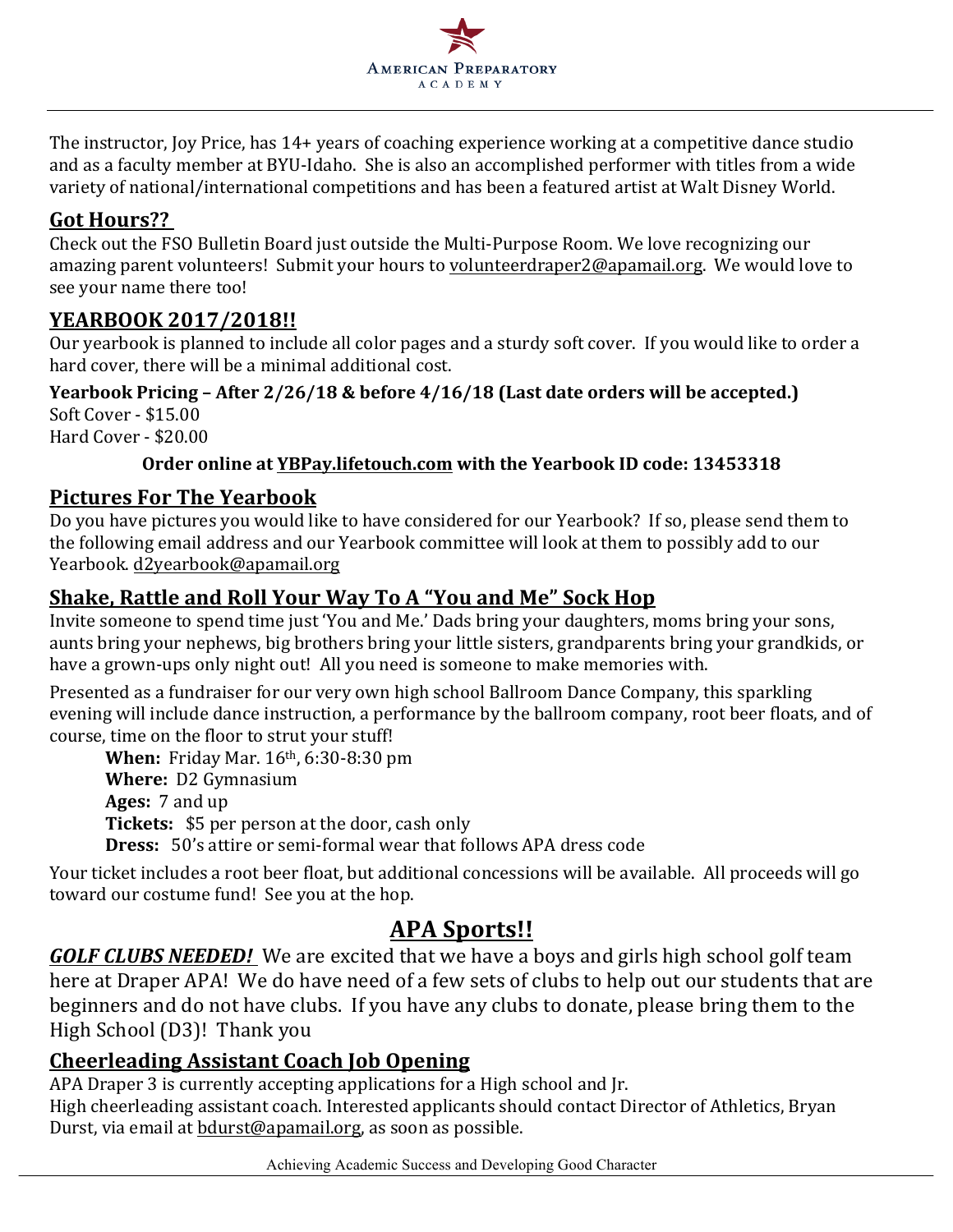

## **Race Cats Elite Spring Track Registration is OPEN!**

Practices will be held March 12th-June 9th Mondays and Wednesdays from 4:45pm-6:15pm at Corner Canyon High School. Optional Friday trail runs starting April.

In order to use the same jersey for both seasons, our spring track team will carry the same name as our elite fall cross country team, Race Cats Elite.

Get more information and find the registration link at http://racecats.org/home-page-2/elite-springtrack-field/

Looking forward to a great season! Coach Nan

## Love & Logic Tip of the Week

### **"Poor Grades"**

 There are few things that create more guilt, fear and feelings of failure… for us parents… than seeing our children performing poorly in school. Fortunately, we can guide them toward success by employing a solid plan:

### **Remember that good relationships are the foundation.**

 The research is clear: Kids who enjoy loving relationships with their parents enjoy more success academically and are more likely to avoid high risk behavior like drugs, sex, gangs, etc.

#### **Avoid unwinnable power struggles like the plague.**

 Learning is something that we cannot make another person do. The harder we try, the more they rebel and the more our relationship with them suffers.

#### **Model love of learning through "eavesdrop value-setting."**

 Allow them to overhear you talking with excitement about your own learning. What they overhear is often far more powerful than what they are told.

### **Set aside a time and place for daily learning.**

 This is a time or place for them to learn by either doing their homework or thinking deeply about it. This time is NOT for playing video games, watching TV, playing with friends or siblings, etc.

### **Use empathy to help them learn from their mistakes.**

 When our children "learn" by thinking rather than doing, they will obviously get some poor grades. Responding with sincere empathy rather than anger makes all of the difference: "I can't imagine how bad it must feel to get that grade. I love you. Let me know how I can help."

### **Teach them to give.**

 Most importantly, our kids need to learn that it is better to give than to receive. Today, too few make contributions to their families in the form of chores… or contributions to their communities in the form of service. Entitlement, low selfesteem and lack of motivation are the predictable result.

 As a psychologist I've studied underachievers. As a child I was one. From this professional and personal experience I can assure you that no quick fixes exist. The great news, however, is that we can still enjoy loving relationships with our kids and see them grow more mature and motivated. That is if we stay committed to a positive plan.

Learn more in my award winning book, *From Bad Grades to a Great Life!*.

Thanks for reading! Our goal is to help as many families as possible. If this is a benefit, forward it to a friend.

*Dr. Charles Fay*

### **Secondary Summer Reading List –**

### Secondary students can choose one book from the list of choices. AP English classes will have *different summer reading assignments. That information will be in the summer packet.*

### **Seventh Grade**

*The Outsiders* S.E. Hinton